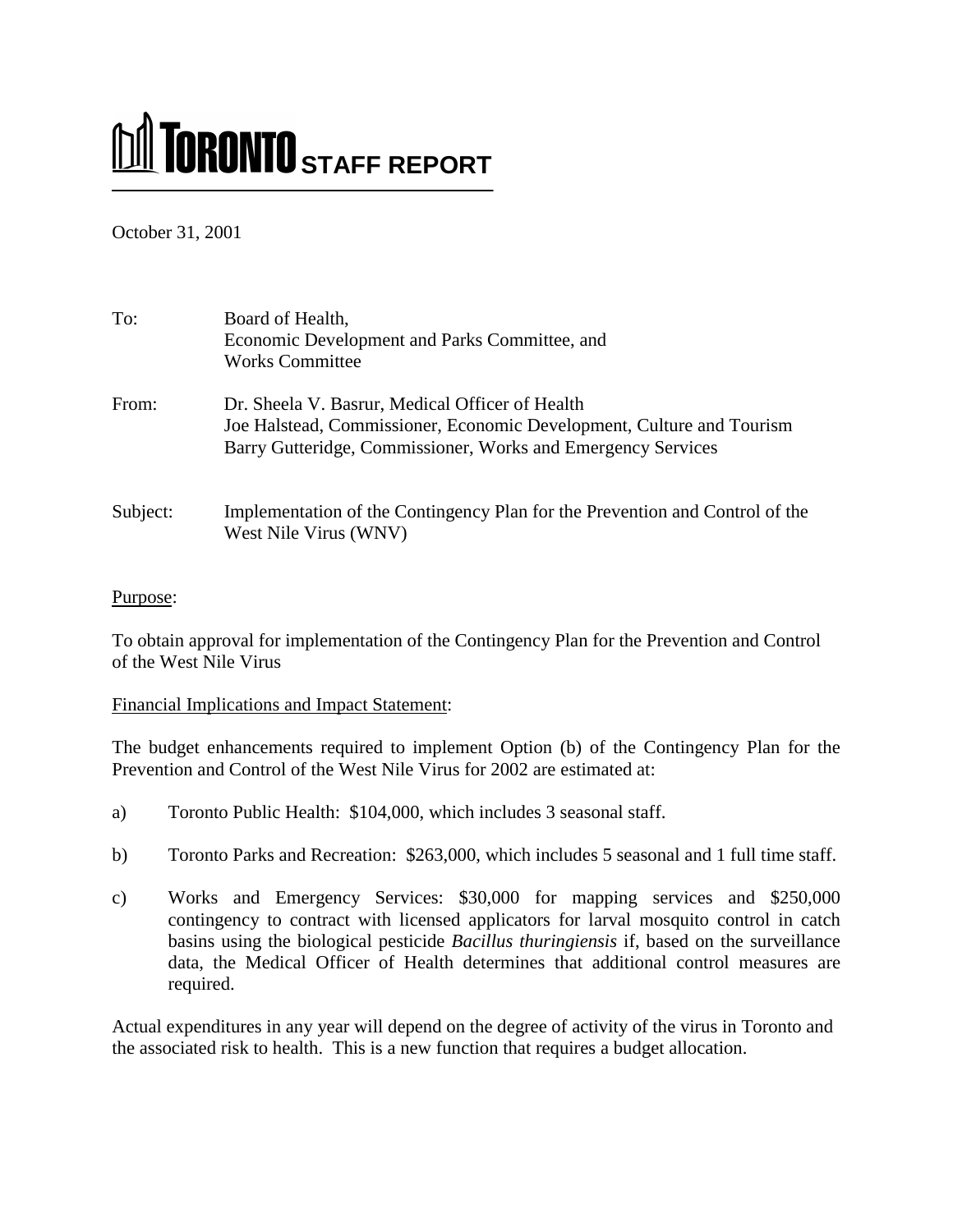Toronto Public Health is seeking full funding for its portion of the cost of the program from the Ontario Ministry of Health and Long-term Care. Should these efforts become successful, revenues for these activities are anticipated at:

| Ontario Ministry of Health and Long-term Care: | \$104,000 |
|------------------------------------------------|-----------|
| Property tax base:                             | \$543,000 |

If the Ontario Ministry of Health and Long-term Care will only cost share the Toronto Public Health portion, then the revenues for these activities will be:

| Ontario Ministry of Health and Long-term Care: | 52,000    |
|------------------------------------------------|-----------|
| Property tax base:                             | \$595,000 |

If City Council is successful in obtaining a commitment from the provincial government to fully fund Option (a) for a total estimated cost of \$1,634,000, there will be no financial impact on the City.

The Chief Financial Officer and Treasurer has reviewed this report and concurs with the financial impact statement.

### Recommendations:

It is recommended that:

- (1) subject to the receipt of full provincial funding, City Council endorse, in principle, the implementation of the Contingency Plan for the Prevention and Control of the West Nile Virus as outlined in Option (a);
- (2) City Council request the Premier of Ontario, the Provincial Minister of Health and Longterm Care, and the Minister of Municipal Affairs and Housing to fully fund the implementation of the Contingency Plan for the Prevention and Control of the West Nile Virus as outlined in Option (a) for a total estimated cost of \$1,634,000 in 2002;
- (3) In the event that full provincial funding is not approved, City Council endorse, in principle, Option (b);
- (4) City Council authorize the Chief Administrative Officer to approve contingency expenditures for mosquito control, on the recommendation of the Medical Officer of Health;
- (5) the Board of Health, Economic Development and Parks Committee, and Works Committee refer this report for consideration in the 2002 Operating Budget process; and
- (6) the appropriate City Officials be authorized and directed to take the necessary action to give effect thereto.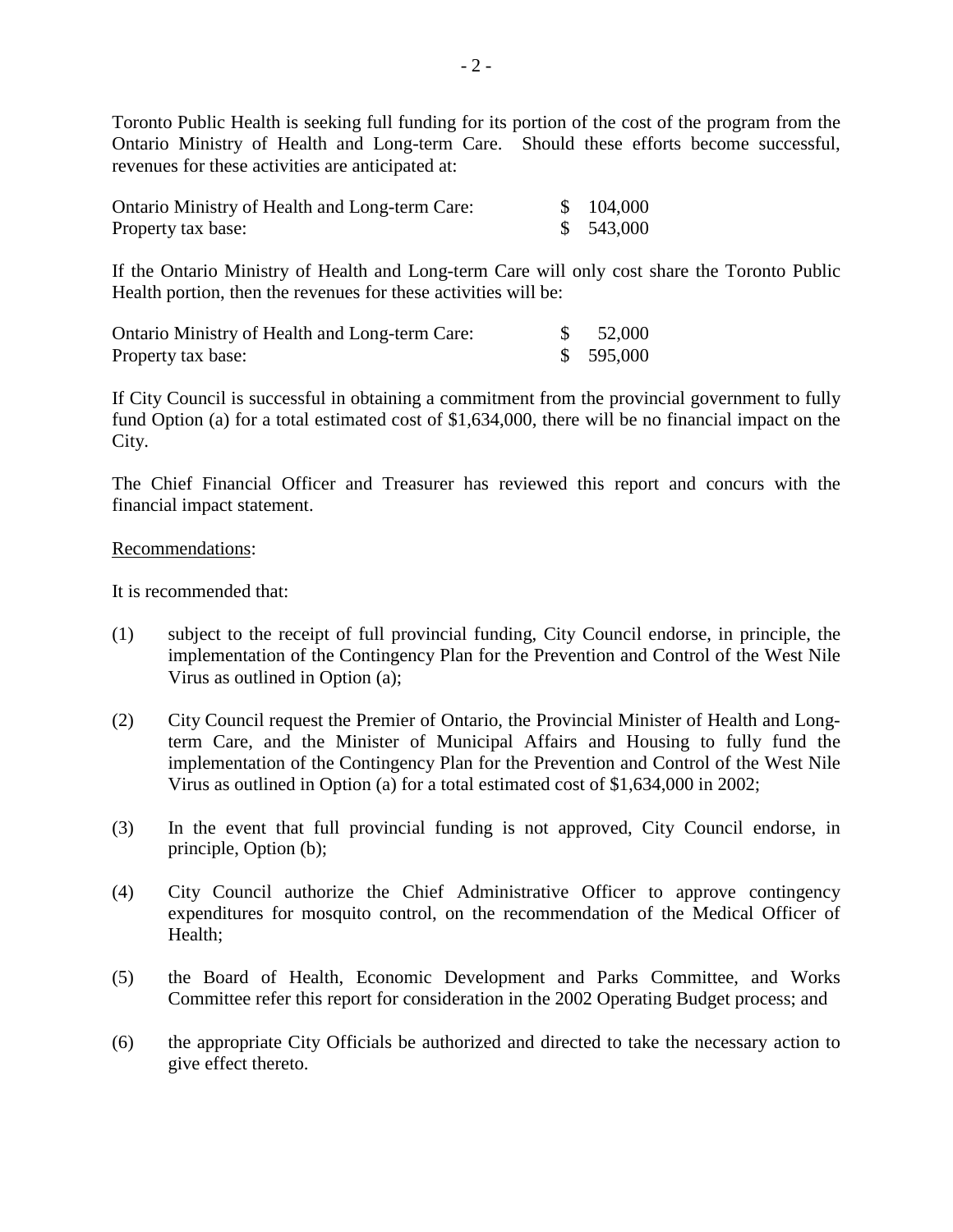## Background:

At its meeting of July 24, 25, and 26, 2001, City Council adopted the report from the Board of Health on a Contingency Plan for the Prevention and Control of West Nile Virus in Toronto. This report requested that the Medical Officer of Health report back through the 2002 budget process on the financial implications of implementation of the Contingency Plan and that the appropriate City Officials report back jointly through the 2002 budget process on recommended service levels and costs.

### Comments:

The surprise emergence of WNV in North America highlighted the need to strengthen the surveillance capacity of local public health units and their ability to respond to new and reemerging diseases. In 1999, the West Nile virus (WNV) was identified for the first time in North America and it caused severe illness in 62 people, including 7 deaths, in New York and surrounding areas. From around New York City, WNV has since spread to the whole U.S. eastern seaboard and into the mid-western United States. During 2001 in the U.S., the latest data available (October 16) show that 40 people have been identified with a WNV-related disease, one of whom has died. WNV was identified for the first time in Canada in a bird near Windsor in August 2001. By October 17, 2001, 112 birds had been reported with the virus in southern Ontario, 40 of these in Toronto. On October 18, 2001, Peel Region announced that mosquitoes collected earlier in the season had tested positive for the virus. It is anticipated that without adequate measures, WNV will result in human illness and possible death in 2002 and beyond.

#### Federal and Provincial Initiatives

In 2000, in response to the initial detection of the WNV in New York, Health Canada and the Ontario Ministry of Health and Long-term Care co-ordinated a surveillance programme. In 2001, the emphasis was placed on testing birds of the crow family as the best early-warning indicator. Local health units in Ontario were requested to participate in this effort by collecting dead blue jays, crows and related birds and submitting them to the Canadian Co-operative Wildlife Health Centre in Guelph. Tissue samples were then forwarded to the Health Canada National Microbiological Laboratory in Winnipeg for analysis. For 2001, bird surveillance was undertaken from May 15 until the end of October.

In August 2001, in co-operation with Toronto and other selected health units in Ontario, the Ontario Ministry of Health and Long-term Care initiated a pilot mosquito surveillance programme. After WNV infected birds were identified in Toronto, this programme was enhanced with the assistance of Health Canada. Given that it was late in the season, only a few mosquitoes were trapped. The 2001 surveillance activities were terminated at the end of September. Mosquitoes collected during this period have been sent to the Health Canada laboratory for WNV analysis.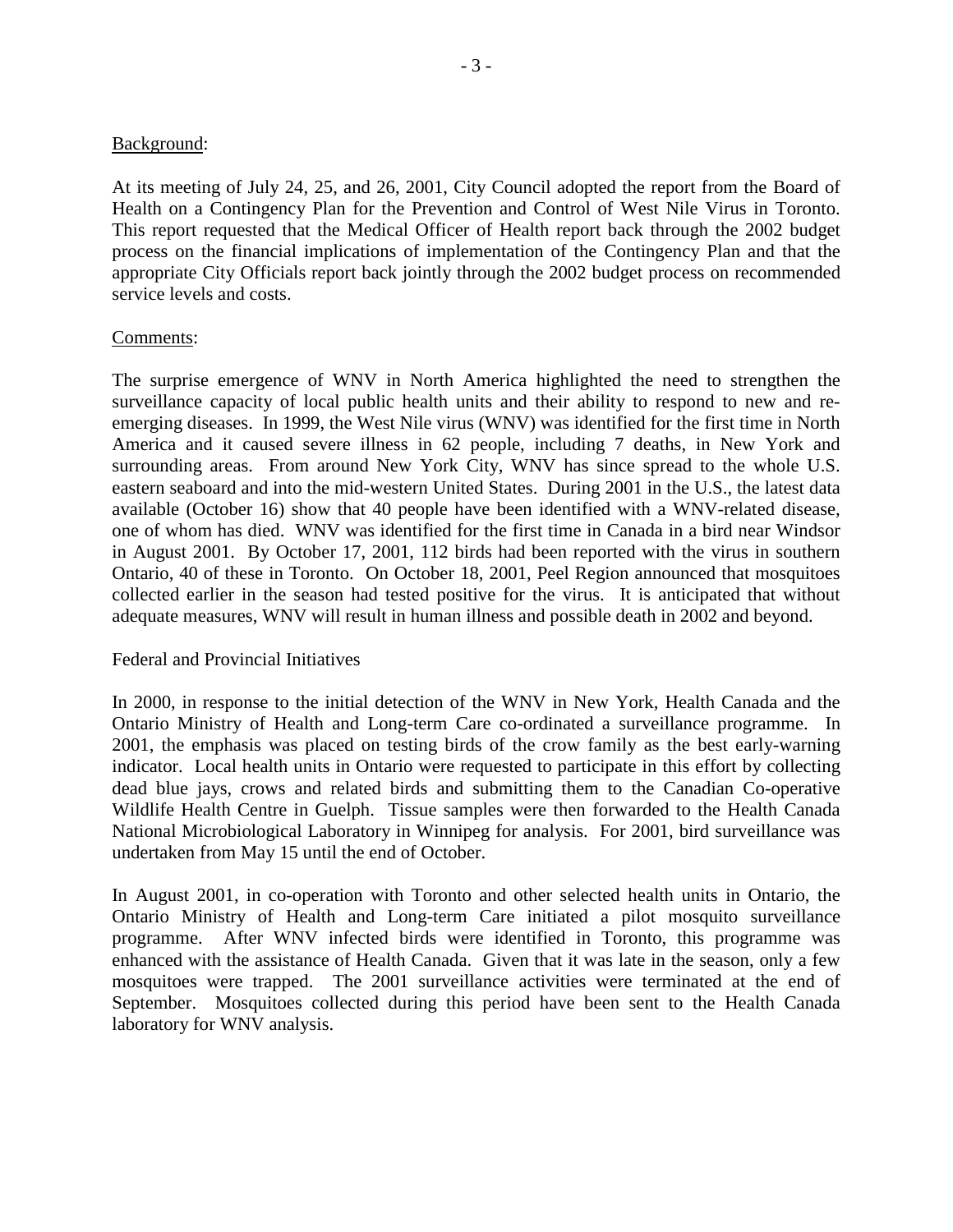#### Activities in 2001

The West Nile virus is a mosquito-borne disease that is best prevented through a mosquito management programme, which is a new function for the City. In the June 13, 2001 report to the Board of Health, the Medical Officer of Health outlined the elements of a contingency plan for the prevention and control of WNV. These are education and outreach, surveillance, source reduction and mosquito control which form the basis of an integrated pest management (IPM) approach for the control of WNV. Experience in municipalities that have long-standing mosquito control programs have shown that an IPM approach reduces the need for pesticides and is the most cost effective way to control mosquito populations.

During 2001, as part of its education and outreach efforts, Toronto Public Health (TPH) set up a West Nile virus information line and an Internet site. 17000 enquiries were received on the information line and 3000 hits recorded on the web site. In conjunction with Works and Emergency Services, Parks and Recreation, and other partners, TPH distributed about 20,000 fact sheets to school boards, doctors' offices, long-term care facilities, libraries, community centres, and selected community events. As part of the surveillance programme, more than 1400 birds were collected and about 150 submitted to Guelph for analysis. On behalf of TPH, Toronto Parks and Recreation with assistance from the Toronto Zoo and the Humber Arboretum set out mosquito traps in 10 locations across the City. Human surveillance activities undertaken by TPH included two circulars sent to hospitals and relevant medical specialists, and weekly contacts with hospitals instituted in September. Limited efforts were undertaken in reduction of mosquito-breeding sites with educational materials sent on request to about 150 households.

Provincial and federal support for 2001 activities included the provision of mosquito traps, the costs of processing of mosquito samples and testing for WNV in birds and mosquitoes. The contributions of the City for WNV prevention activities for 2001 are projected to be \$ 250,000, including 7 seasonal staff and the reassignment of 3 staff to WNV activities.

There were several limitations in the efforts taken in 2001. Rather than starting in May, activities were not fully implemented until August 2001, the middle of the WNV season. As well, Animal Services was not able to collect dead birds within a 24-hr period resulting in numerous complaints and decayed birds that were not suitable for analysis. Public education depended largely on media coverage and resulted in a peak of attention after the report of the first positive bird near the end of August. This is beyond the optimal time to extend efforts to reduce mosquito-breeding sites and past the period of high risk for WNV transmission, resulting in a lost opportunity to reduce the risk to human health through a more informed public. Even the limited mosquito surveillance undertaken in 2001 had an adverse impact on Parks and Recreation operations and cannot be sustained or expanded within the current budget.

#### Proposed Activities in 2002

Current provincial guidelines provide guidance to health units on education, surveillance and control activities that should be undertaken to prevent and control the risk of human disease and death related to WNV. The level of activity increases as the risk of disease from WNV increases from Stage 1, when WNV is not identified in the Health Unit or adjacent Health Unit to Stage 4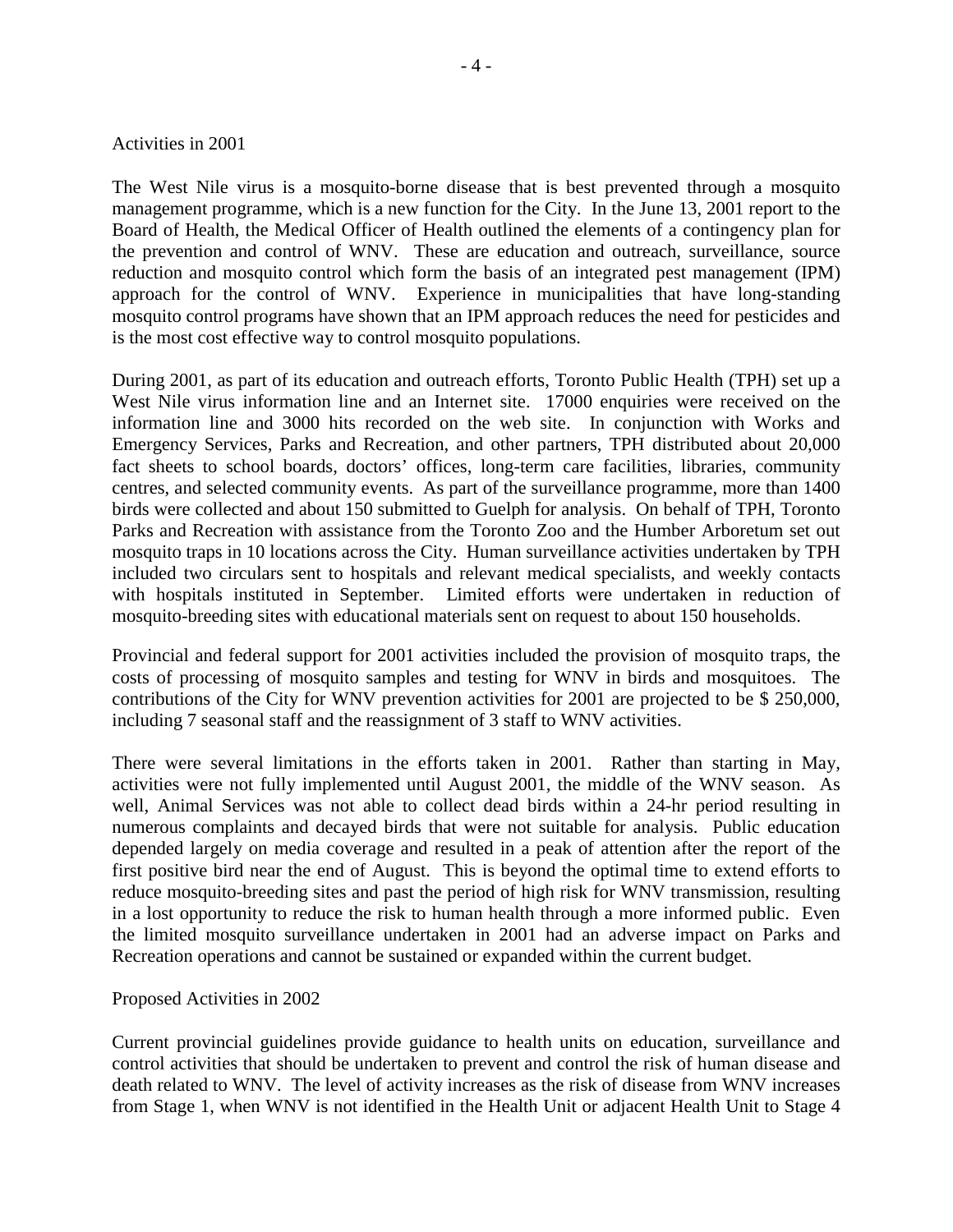when a human case is identified in the Health Unit. In 2001, Toronto went from "Stage 1" (no evidence of WNV in Toronto or adjacent health unit) to "Stage 3" (Evidence of WNV in animals in Toronto). Toronto needs to enhance its activities in 2002 to reflect the higher level of risk. Health Canada and the Ontario Ministry of Health and Long-term Care are in process of evaluating the 2001 WNV season in order to make recommendations for future activities.

Preparation for 2002 WNV prevention and control activities needs to start early in the year to ensure implementation at the beginning of the WNV season in early May. Increased educational outreach is needed to encourage removal of standing water that could breed mosquitoes and the adoption of personal protection measures in areas where there are a large number of mosquitoes. Increased surveillance is needed to ensure that appropriate and cost effective measures are take to minimise the risk of transmission of WNV to humans and to minimise the use of pesticides.

Staff have considered three levels of service for 2002, which are described below.

(a) Level of service as outlined in the contingency plan:

Education and outreach: response to 20,000 enquiries, 5000 hits on web site, distribution of 100,000 fact sheets and 5,000 posters to schools, doctors' offices, long-term care facilities, libraries, community centres, "Environment Days" and other community events, bus shelter advertising and an interior TTC posters campaign, distribution of promotional materials at garden centres, and advertising in community and targeted newspapers.

Surveillance: it is anticipated that Toronto Animal Services will be requested to collect 3000 birds from May to October and to respond to requests to collect crows and blue jays within 24 hrs, 7 days a week. Birds would then be submitted to the laboratory for WNV testing as required. Surveys and Mapping proposes to map potential mosquito breeding sites, and Parks and Recreation propose to undertake mosquito surveillance once a week at 40 locations from April to October and survey parks for potential mosquito breeding sites and dead crows and blue jays. As part of its human surveillance activities, Toronto Public Health will send circulars to hospitals and relevant medical specialists and maintain weekly contact with hospitals.

Source reduction: to encourage the reduction in mosquito breeding areas, educational materials will be distributed to 5000 households/businesses where potential breeding sites have been identified and inspections undertaken as needed. Educational outreach to City staff, especially outdoor staff and staff responsible for building and ground maintenance, will be enhanced.

Mosquito control: in cities in the U.S. and Europe, storm water catch basins have been identified as a major breeding ground for C*ulex pipiens*, the mosquito mainly responsible for the transmission of WNV. It is possible to control these mosquitoes through flushing or emptying the catch basins. The annual maintenance programme already includes such activity, and Works and Emergency Services could modify their schedule to address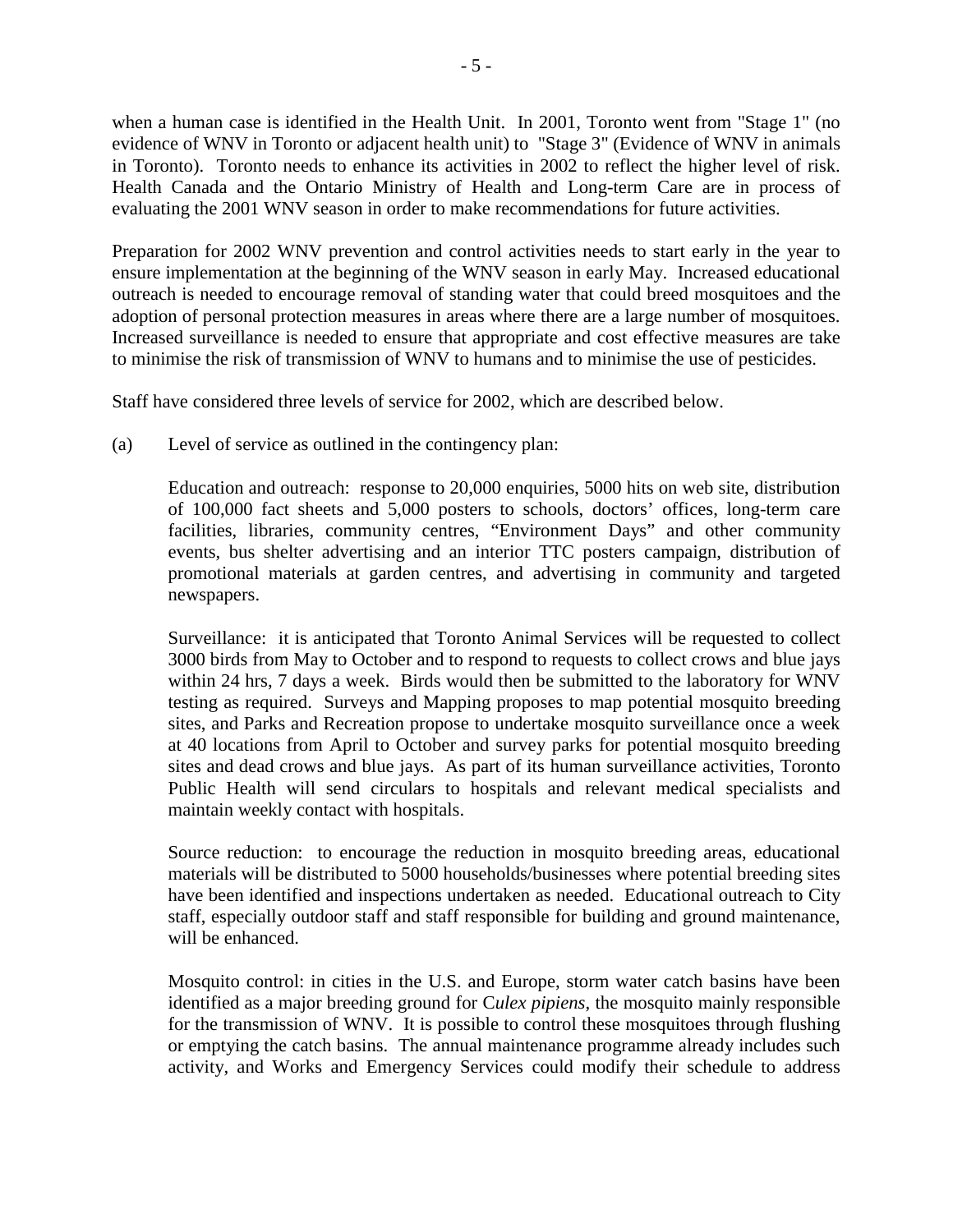areas that have been identified as high priority for the control of WNV. Mosquito monitoring will help assess if this is effective in Toronto.

Based on bird, mosquito, and human surveillance data, the Medical Officer of Health may determine that additional control measures are required. There is only a short window of opportunity to effectively target mosquito larvae, and there is the requirement for public notification of any pesticide spraying. Therefore, to ensure that the City is prepared for enhanced mosquito control, a contingency contract with licensed applicators for larval mosquito control in catch basins using the biological pesticide *Bacillus thuringiensis* will be set in place.

Education, outreach, surveillance and control activities are interrelated and the effectiveness of the programme in 2002 depends on successful implementation of each component. An inadequate effort in education, outreach, and surveillance increases the potential need to use pesticides to control mosquitoes. There are over 5300 km of roads in the city and the cost of spraying pesticides to control adult mosquitoes is estimated at \$ 115 per kilometre plus the cost of equipment. The proposed programme is designed to prevent this least desirable approach to mosquito control.

The budget enhancement required for this option is estimated at:

- (i) Toronto Public Health: \$661,000, which includes 16 seasonal and 1 full time staff;
- (ii) Toronto Parks and Recreation: \$363,000, which includes 8 seasonal and 1 full time staff; and,
- (iii) Works and Emergency Services: \$110,000 for mapping services and a \$500,000 contingency for larval mosquito control in catch basins.

These cost estimates assume that the federal and provincial governments will continue to pay for WNV testing, that public health inspectors will be reassigned to WNV duties as required, and that Works and Emergency Services will be able to modify its catch basin maintenance schedule to help in mosquito control.

(b) Level of service with reduced bird and mosquito surveillance and limited education outreach:

In this option, bird surveillance will be reduced to birds sighted and collected by students hired by Parks and Recreation for the WNV programme. This is expected to reduce the number of staff needed to answer enquiries. Mosquito surveillance will be limited to a pilot program in the region where the highest WNV activity was detected in 2001, and the educational promotion budget will be reduced by eliminating the production and distribution of promotional materials at garden centres and newspaper advertisements. A smaller contingency is also proposed for controlling mosquitoes in catch basins.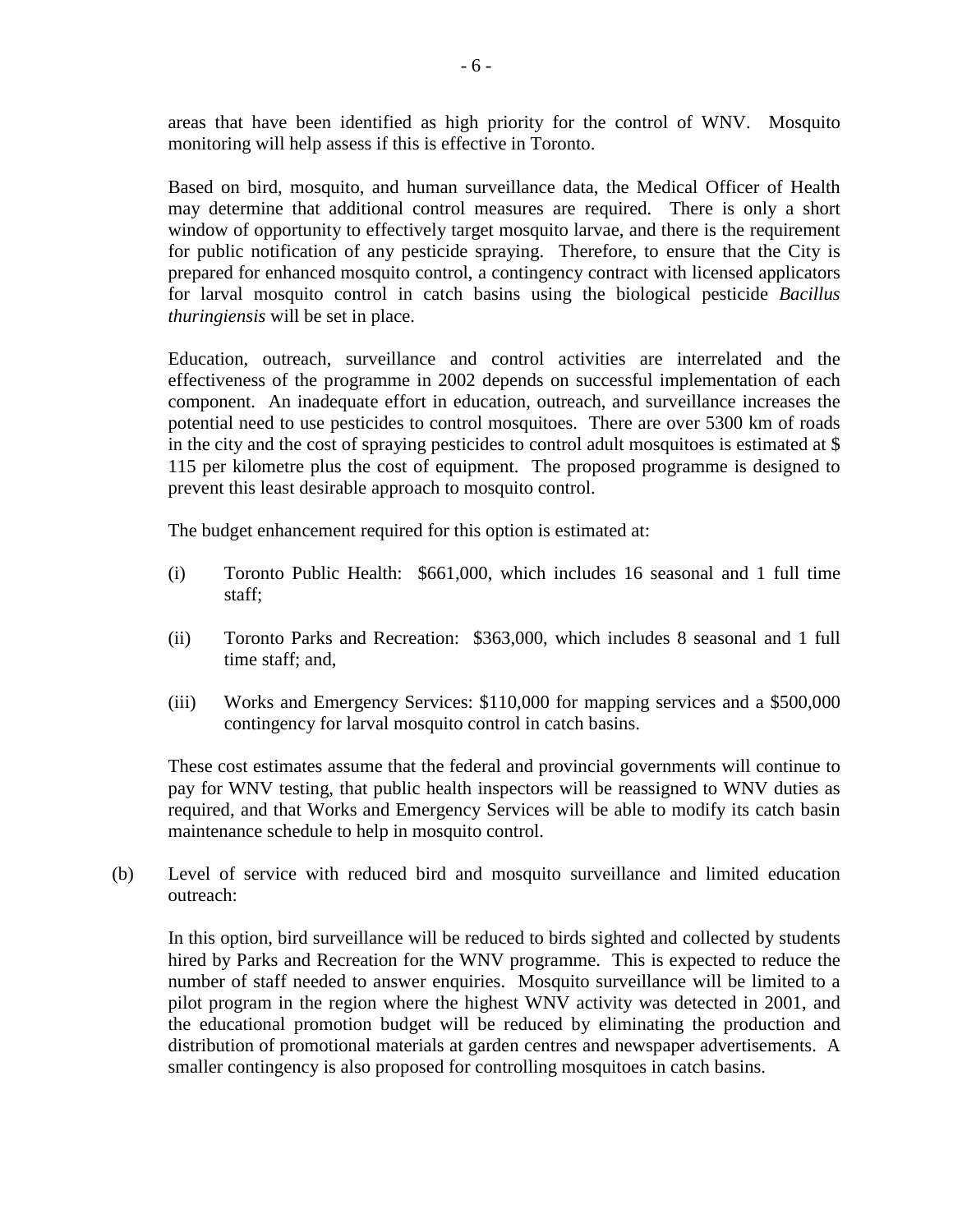The budget enhancement required for this option is estimated at:

- (i) Toronto Public Health: \$104,000, which includes 3 seasonal staff;
- (ii) Toronto Parks and Recreation: \$263,000, which includes 5 seasonal and 1 full time staff; and,
- (iii) Works and Emergency Services: \$30,000 for mapping services and a \$250,000 contingency for larval mosquito control in catch basins.

This reduced level of service has the following implications:

- (i) decreased sensitivity of bird surveillance as a measure of the level of WNV activity in Toronto;
- (ii) inability to meet public expectation for the removal and disposal of dead birds possibly infected with WNV;
- (iii) mosquito data available for only a portion of the City, limiting the ability to accurately estimate the degree of risk in parts of the City where no mosquito surveillance has been undertaken and limited data with which to evaluate the effectiveness of control measures;
- (iv) reduced awareness of the need for reducing mosquito breeding grounds and of the use of appropriate personal protective measures with a possible increase in the risk of transmission of WNV to humans;
- (v) insufficient data to accurately determine the need for mosquito control measures with the potential for additional health risk or the risk of use of inappropriate mosquito control methods and their associated costs;
- (vi) potential that human cases will occur in an area of the City where no mosquito surveillance activity has been undertaken; and,
- (vi) funds allocated for contingency mosquito control measures may be insufficient to cover all the areas of the City where they are needed.
- (c) Level of service with no surveillance activities.

In this option, activities will be limited to education and outreach. A WNV enquiry line and web site would be maintained, fact sheets and posters distributed to schools, doctors' offices, long-term care facilities, libraries, community centres, "Environment Days" and other community events. Subject to availability of free space, bus shelter advertising and an interior TTC poster campaign are also planned.

The budget enhancement required for this option is estimated at: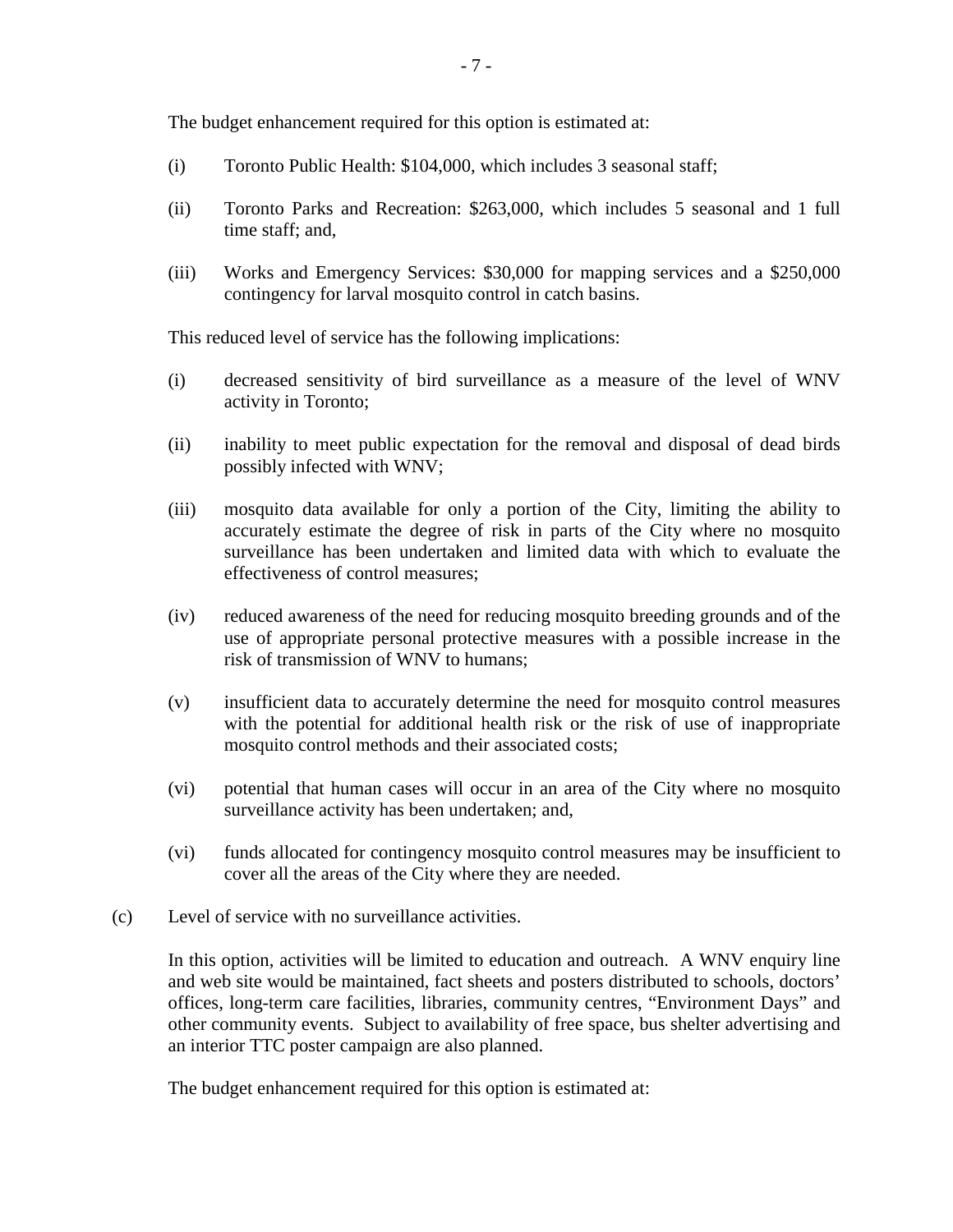- (i) Toronto Public Health: \$104,000, which includes 3 seasonal staff; and,
- (ii) Works and Emergency Services: \$250,000 contingency for larval mosquito control in catch basins.

This reduced level of service has the following implications:

- (i) Toronto would be the only health unit in Ontario with confirmed presence of WNV in 2001 that is not engaging in bird and mosquito surveillance in 2002;
- (ii) no data on WNV activity in Toronto;
- (iii) no data on mosquito populations in the city to enable to estimate the degree of risk in various areas or the effectiveness of control measures;
- (iv) reduced awareness of the need for reducing mosquito breeding grounds and of the use of appropriate personal protective measures with a possible increase in the risk of transmission of WNV to humans;
- (v) no data to help determine the need for mosquito control measures with the potential for additional health risk or the risk of use of inappropriate mosquito control methods and their associated costs;
- (vi) inability to meet public expectation for the removal and disposal of dead birds possibly infected with WNV; and,
- (vii) funds allocated for contingency mosquito control measures may be insufficient to cover all the areas of the City where they are needed.

The proposed service levels can only be achieved with additional allocation of resources. Any attempt to undertake these activities within current allocations will have a detrimental impact on other priority services.

## Conclusions:

In the summer of 2001, the West Nile virus was identified for the first time in Ontario, including Toronto. City Council has adopted a Contingency Plan for the Prevention and Control of WNV. To effectively address the risk to human health of West Nile virus, the City needs to strengthen its education and outreach, surveillance, source reduction and mosquito control activities for 2002. This is a new function that can only be achieved with an enhanced budget allocation. Any attempt to undertake these activities within current allocations will have a detrimental impact on other priority services. City Council should request the province to fully fund the Contingency Plan as described in Option (a). In the event that such funding is not available, given the fiscal constraints on the City of Toronto, Option (b), with an associated budget enhancement of \$ 647,000 is recommended as the most appropriate level of service for 2002.